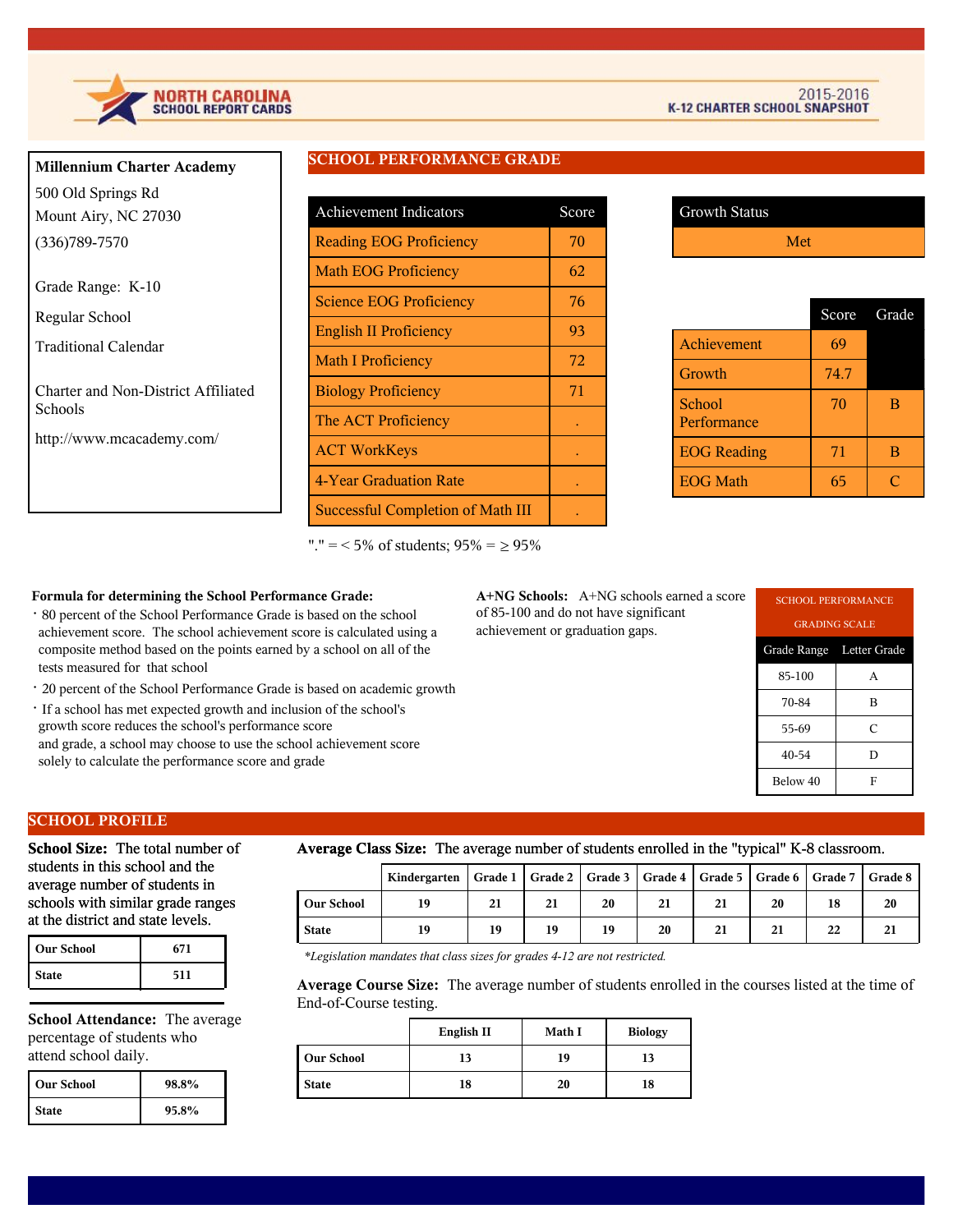### **SCHOOL PERFORMANCE**

**Performance of Students on the NC End-of-Grade Tests:** Percentage of Students at **Level 1** ( **Limited Command** of knowledge and skills)

| LEVEL 1           | Reading | Math  | <b>Science</b> |
|-------------------|---------|-------|----------------|
| <b>Our School</b> | 10.8%   | 16.4% | $10.2\%$       |
| <b>State</b>      | 21.6%   | 24.0% | 14.0%          |

 $N/A = 5\%$  of students;  $95\% = \ge 95\%$ 

**Performance of Students on the NC End-of-Grade Tests:** Percentage of Students at **Level 2** ( **Partial Command** of knowledge and skills)

| LEVEL 2           | Reading | Math  | <b>Science</b> |
|-------------------|---------|-------|----------------|
| <b>Our School</b> | 19.1%   | 21.5% | 14.2%          |
| <b>State</b>      | 21.5%   | 21.3% | 13.3%          |

 $N/A = 5\%$  of students;  $95\% = 95\%$ 

**Performance of Students on the NC End-of-Grade Tests:** Percentage of Students at **Level 3** ( **Sufficient Command** of knowledge and skills) *Students performing at Level 3 are performing at grade level.*

| <b>LEVEL 3</b>    | Reading | Math    | <b>Science</b> |
|-------------------|---------|---------|----------------|
| <b>Our School</b> | 10.8%   | $6.7\%$ | $8.7\%$        |
| <b>State</b>      | 11.2%   | $7.7\%$ | $9.6\%$        |

 $N/A = 5\%$  of students;  $95\% = \ge 95\%$ 

**Performance of Students on the NC End-of-Grade Tests:** Percentage of Students at **Level 4** ( **Solid Command** of knowledge and skills) *Students scoring at Level 4 meet NC Standard for College-and Career-Readiness and are performing at or above grade level.*

| LEVEL 4           | Reading | Math  | <b>Science</b> |
|-------------------|---------|-------|----------------|
| <b>Our School</b> | 43.5%   | 35.8% | 43.3%          |
| <b>State</b>      | 34.5%   | 29.4% | 42.1%          |

 $N/A = 5\%$  of students;  $95\% = \ge 95\%$ 

**Performance of Students on the NC End-of-Grade Tests:** Percentage of Students at **Level 5** ( **Superior Command** of knowledge and skills) *Students scoring at Level 5 meet NC Standard for College-and Career-Readiness and are performing at or above grade level.*

| LEVEL 5           | Reading | Math  | <b>Science</b> |
|-------------------|---------|-------|----------------|
| <b>Our School</b> | 15.9%   | 19.6% | 23.6%          |
| <b>State</b>      | 11.3%   | 17.6% | 21.0%          |

 $N/A = 5\%$  of students;  $95\% = \ge 95\%$ 

# **FIVE ACHIEVEMENT LEVELS**

**LEVEL 1: Limited Command** of knowledge and skills

- Performing At or Above Grade Level: NO
- Meets N.C. Standard for College-and Career-Readiness: NO

**LEVEL 2: Partial Command** of knowledge and skills

- Performing At or Above Grade Level: NO
- Meets N.C. Standard for College-and Career-Readiness: NO

**LEVEL 3: Sufficient Command** of knowledge and skills

- Performing At or Above Grade Level: YES
- Meets N.C. Standard for College-and Career-Readiness: NO

#### **LEVEL 4: Solid Command** of knowledge and skills

- Performing At or Above Grade Level: YES
- Meets N.C. Standard for College-and Career-Readiness: YES

**LEVEL 5: Superior Command** of knowledge and skills

- Performing At or Above Grade Level: YES
- Meets N.C. Standard for College-and Career-Readiness: YES

## **What does the achievement level number mean?**

Students scoring at Levels 1 and 2 will likely need additional help next year to succeed in that subject area. Students scoring at Level 3 are considered proficient for that grade level or course, but may still need some targeted help in the next grade or course. Students scoring at Levels 4 and 5 are ready for the next grade or course, and are also on a path to be prepared for college or a career by the time they graduate.

 $\mathcal{L}_\text{max}$  and the contract of the contract of the contract of the contract of the contract of the contract of the contract of the contract of the contract of the contract of the contract of the contract of the contrac

*The reading and math End-of-Grade tests are administered in grades 3-8. The science End-of-Grade tests are administered in grades 5 and 8 only.*

 $\mathcal{L}_\text{max}$  and  $\mathcal{L}_\text{max}$  and  $\mathcal{L}_\text{max}$  and  $\mathcal{L}_\text{max}$  and  $\mathcal{L}_\text{max}$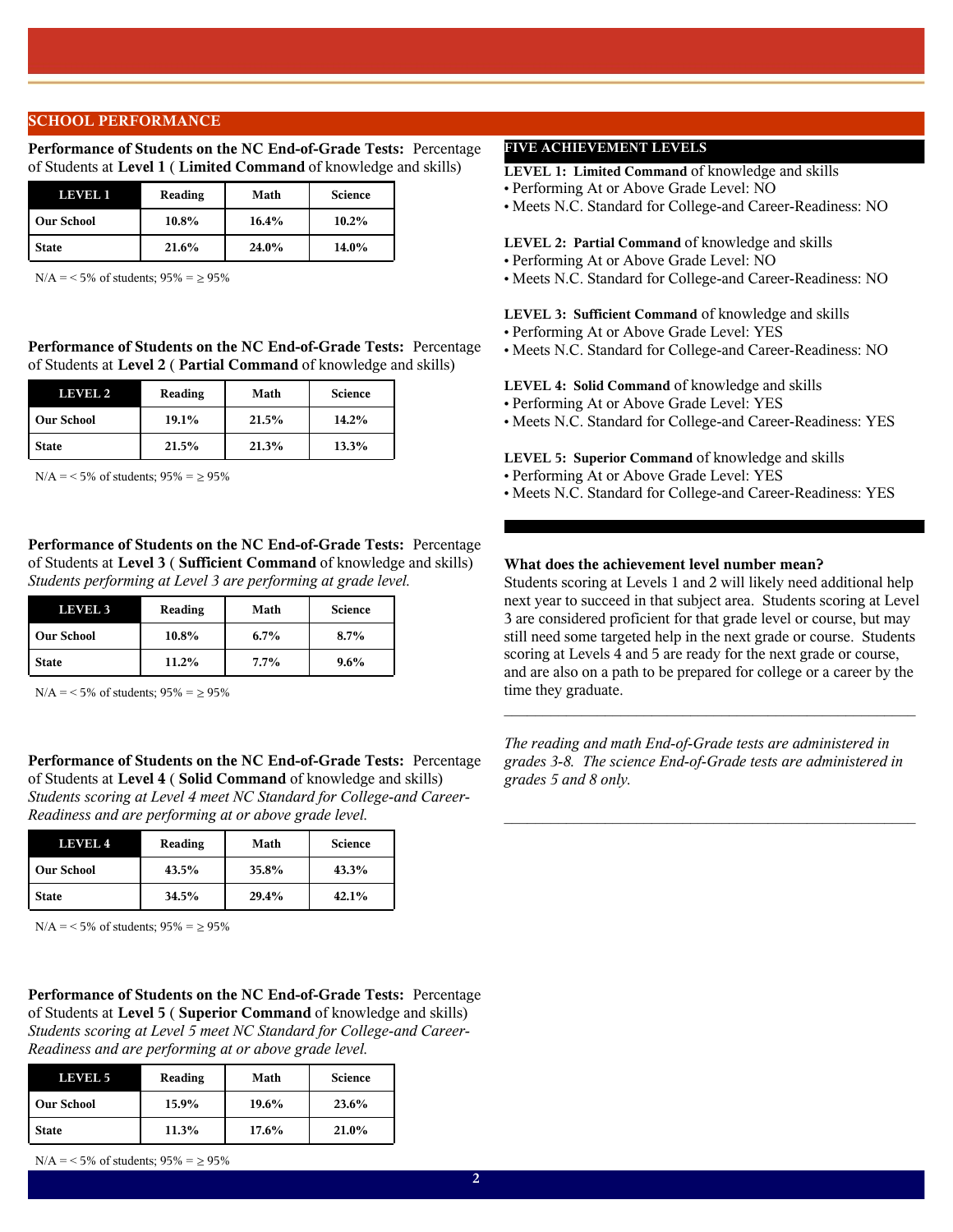### **SCHOOL PERFORMANCE, continued**

**Performance of Students on the NC End-of-Course Tests:** Percentage of Students at **Level 1** ( **Limited Command** of knowledge and skills)

| LEVEL 1           | English II | Math I | <b>Biology</b> |
|-------------------|------------|--------|----------------|
| <b>Our School</b> | N/A        | 17.5%  | 7.9%           |
| <b>State</b>      | 20.4%      | 25.0%  | 23.2%          |

 $N/A = 5\%$  of students;  $95\% = \ge 95\%$ 

**Performance of Students on the NC End-of-Course Tests:** Percentage of Students at **Level 2** ( **Partial Command** of knowledge and skills)

| LEVEL 2           | English II | Math I   | <b>Biology</b> |
|-------------------|------------|----------|----------------|
| <b>Our School</b> | 6.9%       | $10.5\%$ | 21.1%          |
| <b>State</b>      | 20.8%      | 14.5%    | 21.2%          |

 $N/A = 5\%$  of students;  $95\% = 95\%$ 

**Performance of Students on the NC End-of-Course Tests:** Percentage of Students at **Level 3** ( **Sufficient Command** of knowledge and skills) *Students performing at Level 3 are performing at grade level.*

| <b>LEVEL 3</b>    | English II | Math I | <b>Biology</b> |
|-------------------|------------|--------|----------------|
| <b>Our School</b> | N/A        | 5.3%   | 5.3%           |
| <b>State</b>      | 9.2%       | 10.7%  | 8.3%           |

 $N/A = 5\%$  of students;  $95\% = \ge 95\%$ 

**Performance of Students on the NC End-of-Course Tests:** Percentage of Students at **Level 4** ( **Solid Command** of knowledge and skills) *Students scoring at Level 4 meet NC Standard for College-and Career-Readiness and are performing at or above grade level.*

| LEVEL 4           | English II | Math I | <b>Biology</b> |
|-------------------|------------|--------|----------------|
| <b>Our School</b> | 82.8%      | 49.1%  | 57.9%          |
| <b>State</b>      | 43.9%      | 34.3%  | 31.5%          |

 $N/A = 5\%$  of students;  $95\% = \ge 95\%$ 

**Performance of Students on the NC End-of-Course Tests:** Percentage of Students at **Level 5** ( **Superior Command** of knowledge and skills) *Students scoring at Level 5 meet NC Standard for College-and Career-Readiness and are performing at or above grade level.*

| LEVEL 5           | English II |       | <b>Biology</b> |
|-------------------|------------|-------|----------------|
| <b>Our School</b> | 6.9%       | 17.5% | 7.9%           |
| <b>State</b>      | $5.7\%$    | 15.6% | 15.8%          |

 $N/A = 5\%$  of students;  $95\% = \ge 95\%$ 

#### **FINANCIAL SUPPORT**



**Source of Funds (Amount per Student, Child Nutrition Included):** Charter schools in North Carolina operate with funding from local, state, and federal sources. The financial support reflected in these numbers includes all categories of expenses for operating a charter school, including teacher and administrator salaries, textbooks, transportation, Career and Technical Education courses and other education supplies and materials.



 $\mathcal{L}_\text{max}$  and  $\mathcal{L}_\text{max}$  and  $\mathcal{L}_\text{max}$  and  $\mathcal{L}_\text{max}$  and  $\mathcal{L}_\text{max}$ 

**Use of Funds:** Education is a labor-intensive enterprise, as reflected in the accompanying chart. Salaries for teachers and other staff are usually the largest expense in a charter school. State and federal funds are generally allotted for specific purposes, services, or programs.

**Annual Participation Requirements:** Schools are required to test at least 95 percent of their students on assessments administered for accountability. This requirement is for the all students group and for each student group. The minimum number of students needed in a group is 30.

Our school met 12 out of 12 targets.

For more information on participation requirements please go to www.ncpublicschools.org/accountability/reporting.